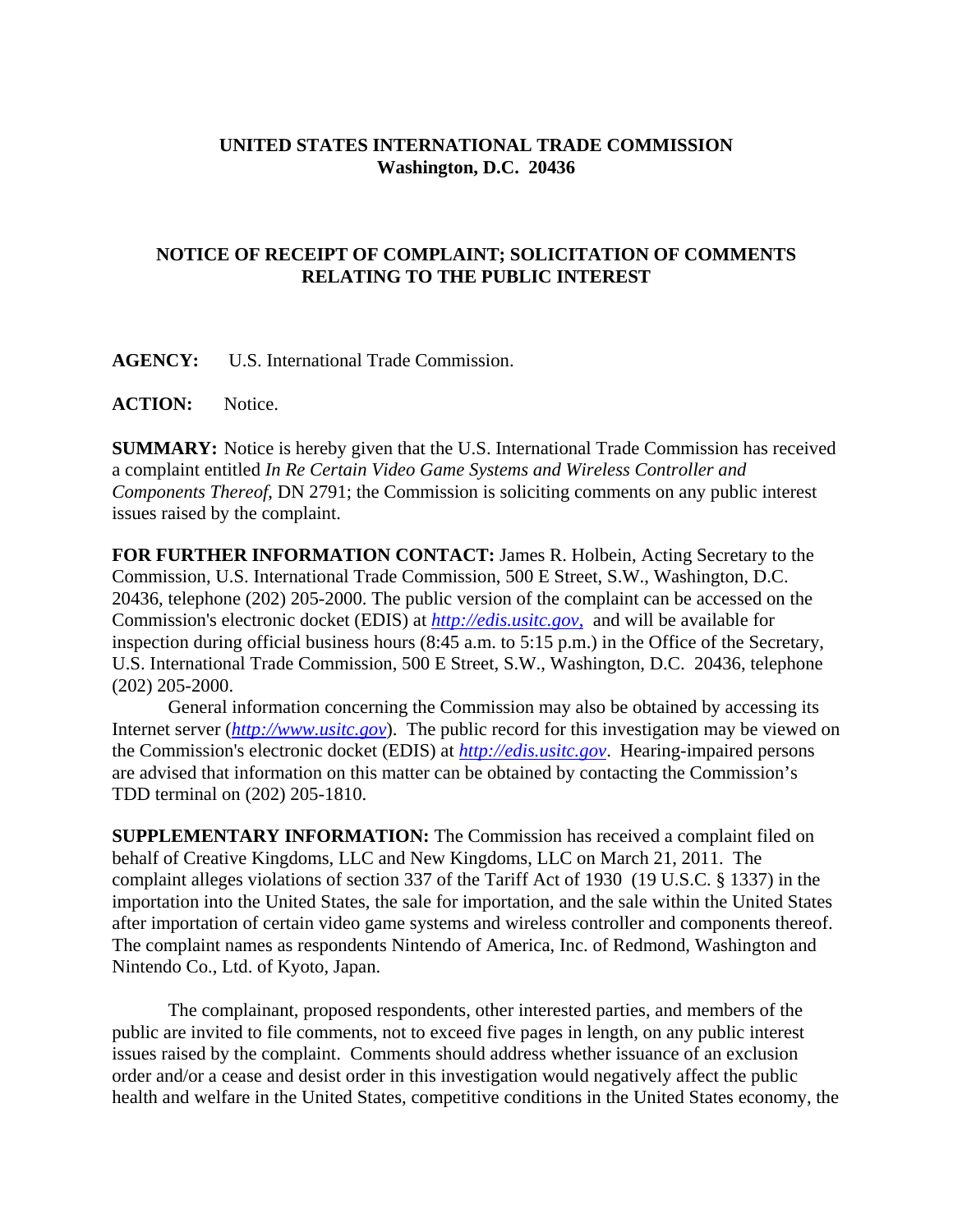production of like or directly competitive articles in the United States, or United States consumers.

In particular, the Commission is interested in comments that:

- (i) explain how the articles potentially subject to the orders are used in the United States;
- (ii) identify any public health, safety, or welfare concerns in the United States relating to the potential orders;
- (iii) indicate the extent to which like or directly competitive articles are produced in the United States or are otherwise available in the United States, with respect to the articles potentially subject to the orders; and
- (iv) indicate whether Complainant, Complainant's licensees, and/or third party suppliers have the capacity to replace the volume of articles potentially subject to an exclusion order and a cease and desist order within a commercially reasonable time.

Written submissions must be filed no later than by close of business, five business days after the date of publication of this notice in the *Federal Register*. There will be further opportunities for comment on the public interest after the issuance of any final initial determination in this investigation.

Persons filing written submissions must file the original document and 12 true copies thereof on or before the deadlines stated above with the Office of the Secretary. Submissions should refer to the docket number ("Docket No. 2791") in a prominent place on the cover page and/or the first page. The Commission's rules authorize filing submissions with the Secretary by facsimile or electronic means only to the extent permitted by section 201.8 of the rules (see Handbook for Electronic Filing Procedures,

http://www.usitc.gov/secretary/fed\_reg\_notices/rules/documents/handbook\_on\_electronic\_filing. pdf ). Persons with questions regarding electronic filing should contact the Secretary (202-205-2000).

Any person desiring to submit a document to the Commission in confidence must request confidential treatment. All such requests should be directed to the Secretary to the Commission and must include a full statement of the reasons why the Commission should grant such treatment. *See* 19 C.F.R. § 201.6. Documents for which confidential treatment by the Commission is properly sought will be treated accordingly. All nonconfidential written submissions will be available for public inspection at the Office of the Secretary.

This action is taken under the authority of section 337 of the Tariff Act of 1930, as amended (19 U.S.C.  $\S$  1337), and of sections 201.10 and 210.50(a)(4) of the Commission's